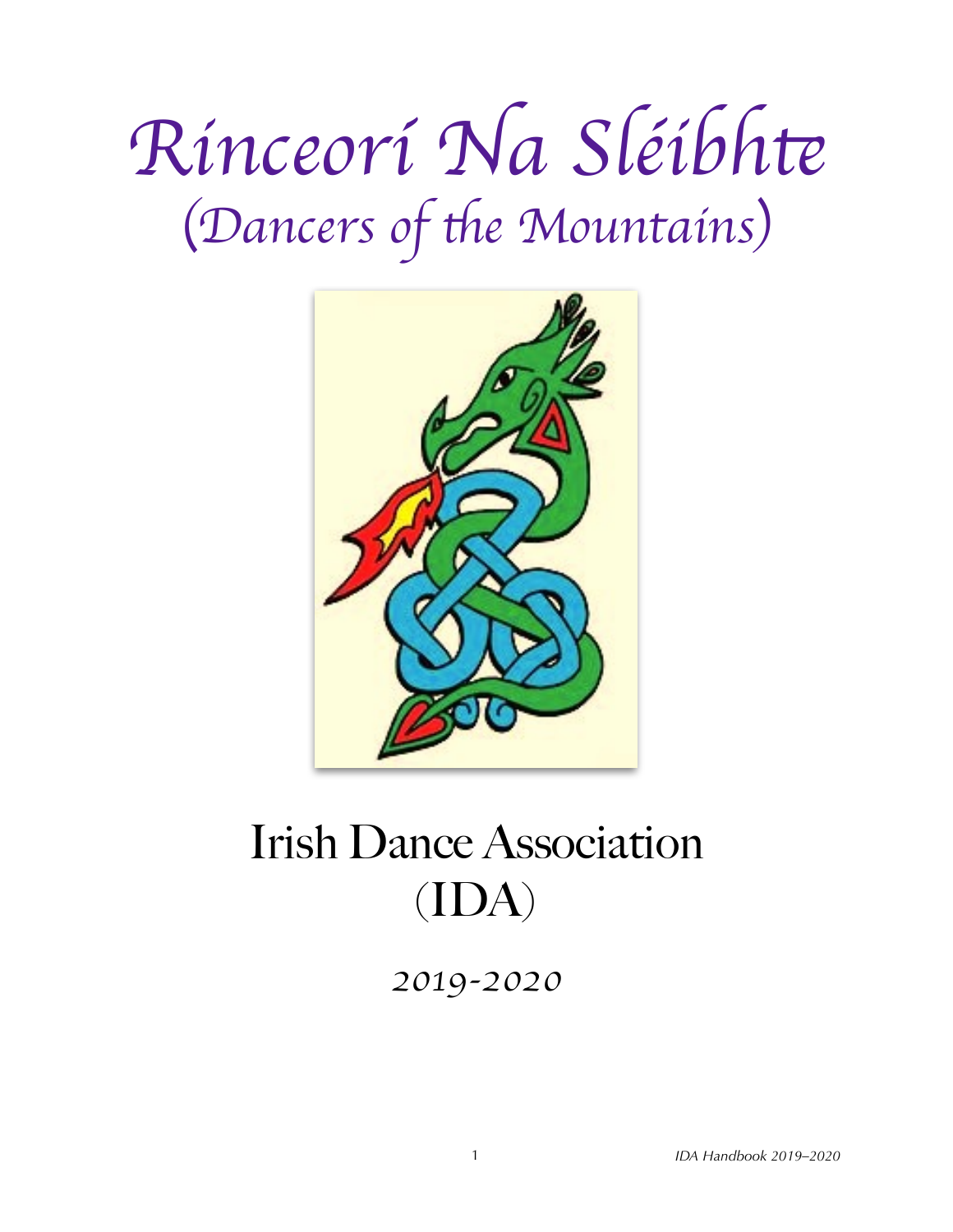## <span id="page-1-0"></span>**Table of Contents**

| <b>Table of Contents</b>                                                    | $\mathbf{2}$   |
|-----------------------------------------------------------------------------|----------------|
| <b>Irish Dance Association and Missoula Irish Dancers</b>                   | 3              |
| <b>IDA Board of Directors</b>                                               | 3              |
| <b>Current Offices/Members</b>                                              | 3              |
| Contact Information:                                                        | 3              |
| Responsibilities                                                            | 3              |
| <b>What IDA Does:</b>                                                       | 4              |
| <b>Newsletter</b>                                                           | 4              |
| Workshops                                                                   | 4              |
| Workshops & Guest Instructors                                               | 4              |
| <b>Cultural Events</b>                                                      | 4              |
| <b>Cultural Events</b>                                                      | 4              |
| Holiday Recital                                                             | 5              |
| Parades                                                                     | 5              |
| <b>Uniforms</b>                                                             | 5              |
| Uniforms                                                                    | 5              |
| <b>Group Orders</b>                                                         | 6              |
| Uniform Exchange                                                            | 6              |
| <b>Fundraising Efforts</b>                                                  | 6              |
| Coffee & Candy Fall Fundraiser: "Reeling" in Funds for Missoula Irish Dance | 6              |
| Holiday Recital Raffle                                                      | 6              |
| <b>Fundraising Performances</b>                                             | $\overline{7}$ |
| <b>MID Gear</b>                                                             | 7              |
| Sponsorships                                                                | 7              |
| <b>Parent Involvement/Volunteer Opportunities</b>                           | 8              |
| Volunteer Opportunities                                                     | 8              |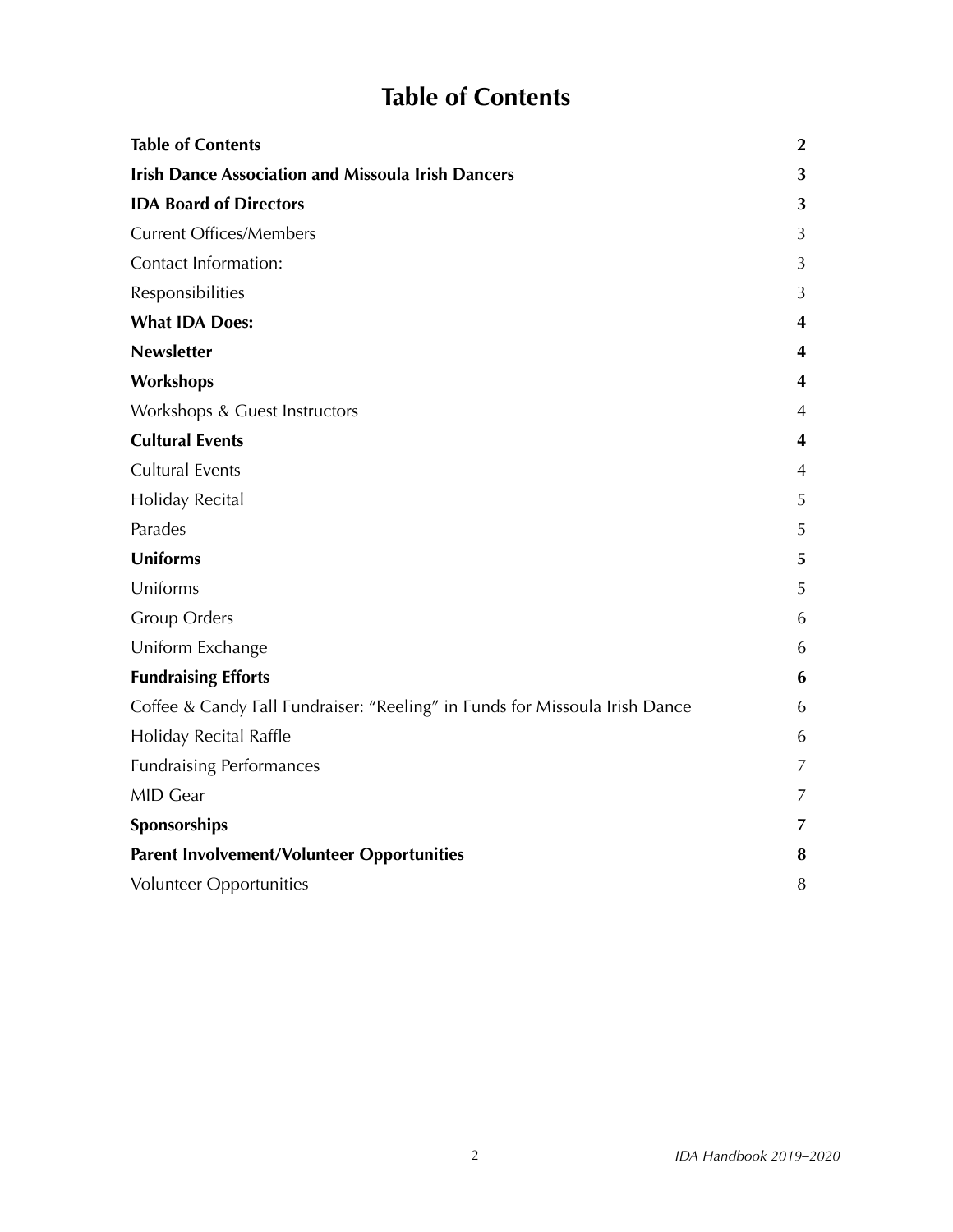## <span id="page-2-0"></span>**Irish Dance Association and Missoula Irish Dancers**

The Irish Dance Association (IDA) is an organization that is separate from the Missoula Irish Dancers, although the two do work in tandem and share similar goals.

The mission of the Irish Dance Association (IDA) is to support the school in teaching traditional Irish step dancing through workshops and guest instructors; share the traditional aspect of the Irish culture with the public through festivals, school tours and public performances; and highlight the dress through the purchase of traditional, appropriate uniforms that can be worn during performances and at Feisannas. IDA supports these goals through fundraising efforts, corporate and private sponsorships, and individual donations.

In the past few years, the IDA has grown considerably in both scope and purpose. This growth reflects the growth of the Missoula Irish Dancers school as a whole. This handbook helps parents better understand the purpose of the IDA and the ways in which the fundraising efforts of the IDA support the school. It is also (hopefully!) a call to action.

IDA is a non-profit, volunteer organization. You and your family can help IDA this year by volunteering, donating, participating as a Board Member, or sponsoring IDA.

## <span id="page-2-1"></span>**IDA Board of Directors**

## <span id="page-2-2"></span>**Current Offices/Members**

- President: Laura Thompson
- Vice-President: Kelli Sather
- Secretary: Anna Walter
- Treasurer: Shannon McWilliams
- Head Instructor, Owner of Missoula Irish Dancers School: Sarah Donnelly,
- Instructors: Anna Walter, Katie Resch
- Uniform Coordinator: Jan Jacobson
- Other Members: Dana Grobb, Kylie Barnes, Leah Patterson, Ariel Cornelius, Jennifer Schultz

## <span id="page-2-3"></span>**Contact Information:**

Contact the board at [MID.Board.MT@gmail.com.](mailto:MID.Board.MT@gmail.com) Or grab a current officer in the hallway during class. We're always happy to discuss ideas or answer questions!

Please be aware that IDA is not involved in any aspects of weekly lessons or instruction. Any comments or concerns regarding curriculum or instruction should be directed to the School by contacting an instructor or through email at [missoulairishdancers@gmail.com.](mailto:missoulairishdancers@gmail.com)

## <span id="page-2-4"></span>**Responsibilities**

The IDA Board of Directors works with the school to identify ways in which the Club can support its goals and missions. Board members meet periodically throughout the year to identify ways in which it can implement and expand upon all of the activities outlined below.

Individuals need not be a Board Member to attend board meetings. Recommendations and input from all members of the Missoula Irish Dance community are welcome and encouraged.

Board Member positions are voted upon during the IDA annual board meeting, which takes place takes place on the 1st Monday in October. Board positions include:

• President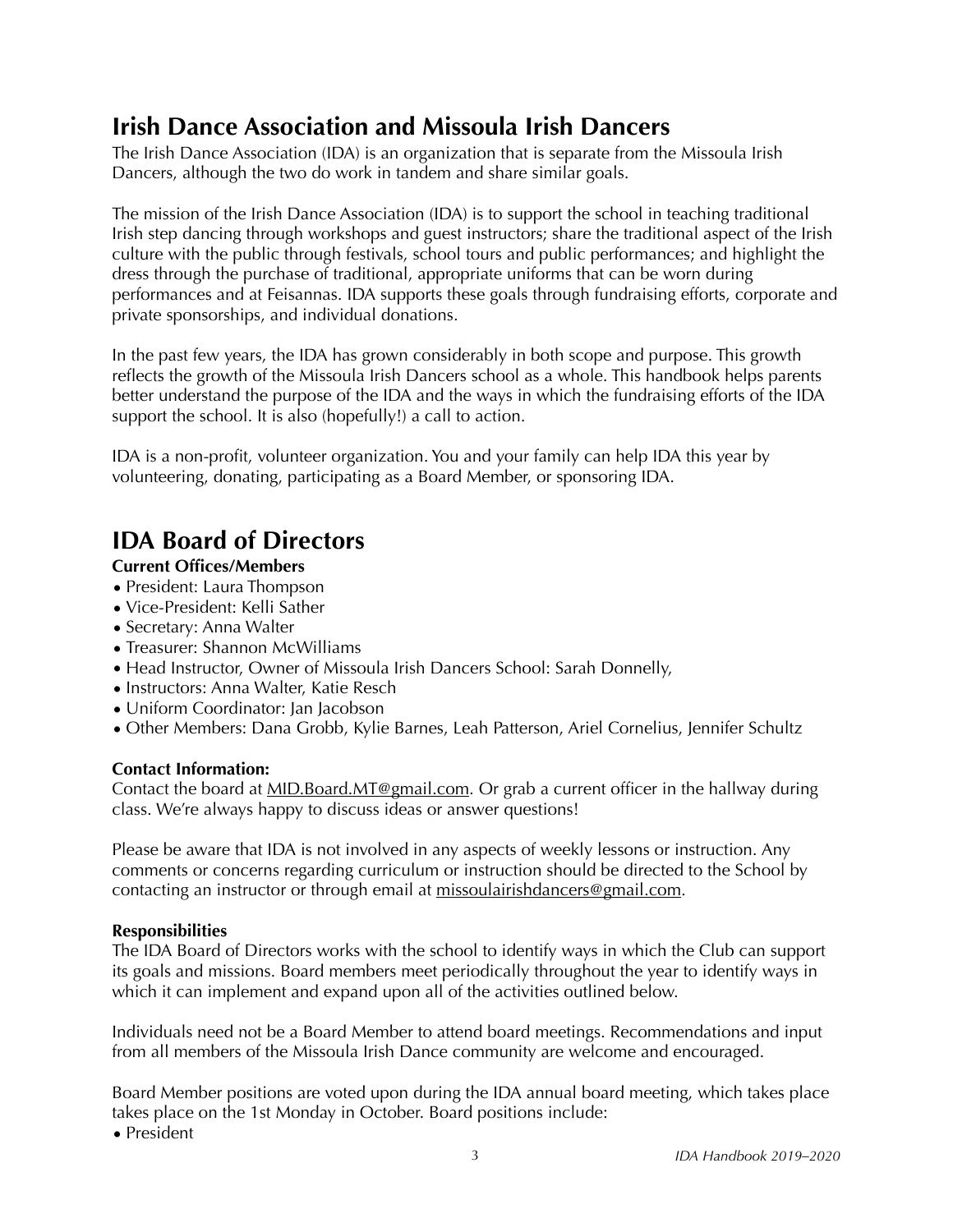- Vice-President
- Secretary
- Treasurer

Please contact a current board member if you are interested in filling any of these positions, or if you are interested in becoming a board member!

## <span id="page-3-0"></span>**What IDA Does:**

## <span id="page-3-1"></span>**Newsletter**

IDA sends out a monthly newsletter via email with notices about upcoming activities and events, important dates, and other general information relevant to the School and IDA. If you are not currently receiving these newsletters, please contact us at [MID.Board.MT@gmail.com.](mailto:MID.Board.MT@gmail.com)

## <span id="page-3-2"></span>**Workshops**

## <span id="page-3-3"></span>**Workshops & Guest Instructors**

In conjunction with the School, IDA identifies workshop opportunities that enrich and enhance the Irish dance experience. Together they identify qualified guest instructors to teach and facilitate these workshops, recognizing that guest teachers and choreographers offer fresh perspectives to the student's education, expose the dancers to new steps and choreography, prepare them for possible competition, and introduces them to the opportunities available in the Irish Dance world.

IDA funds these workshops as part of our mission to teach traditional Irish step dancing through workshops and guest instructors. As such, IDA pays for the guest instructor's fees and approved travel expenses, studio rental fees, and any other necessary expenses. These expenses are offset in part by student registration fees, which are kept to a minimum to allow interested students the opportunity to participate. However, most of the expenses are covered through IDA fundraising efforts.

Recent workshops have included *Step Workshops* and *Intensive Workshops* with Anne-Marie Cunningham, TCRG, ADCRG - an international teachers and former *Riverdance* dancer; and *Feis Workshops* with our own MID instructors.

Workshops are currently scheduled for the 2019-2020 year on the following dates:

- October 2019
- February 2020

## <span id="page-3-4"></span>**Cultural Events**

## <span id="page-3-5"></span>**Cultural Events**

Dancers in Rinceorí Na Sléibhte participate in a number of cultural events throughout the area. They perform regularly during a St. Patrick's Day tour at local elementary schools, perform for the Friends of Irish Studies annual benefit, and at other venues as deemed appropriate by both the School and IDA. These performances introduce Irish step dancing to the public, and provide performance opportunities to our dancers.

St. Patrick's Day School Tours are a collaborative event, with IDA volunteers making arrangements with schools, coordinating schedules, creating itineraries, and providing backstage parents; and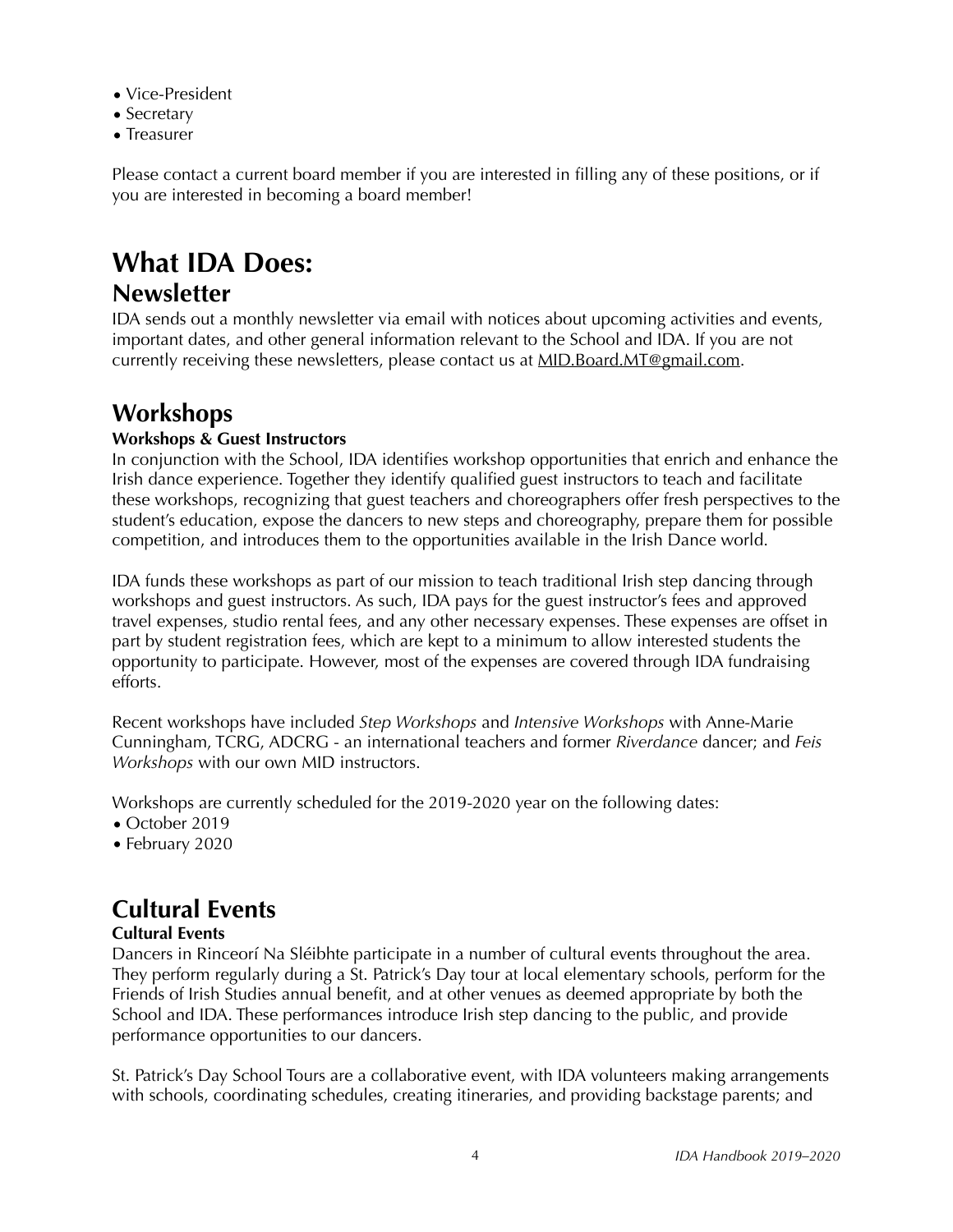the School overseeing all the performance aspects of the day. This is always an exciting day, and one that would not be successful without all our wonderful parent volunteers!

#### <span id="page-4-0"></span>**Holiday Recital**

The Holiday Recital is the School's formal annual performance. Because the Holiday Recital is such a big event, IDA helps coordinate parent volunteers to assist back-stage, provide refreshments, help with decorating, design the program, etc. IDA also works with student volunteers to help fill the transition time with small musical performances. IDA works closely with the school to identify volunteer needs.

IDA utilizes the Holiday Recital in fundraising through a raffle. This is coordinated and executed by IDA, with dance families donating raffle items and selling raffle tickets. Winners are announced at the Holiday Recital. All proceeds benefit IDA. Additional information on the raffle can be found in the *Fundraising* section of this handbook.

Parent are strongly encouraged to consider ways in which they can help with the Holiday Recital. A number of volunteer opportunities are available prior to the performance which still enable parents to watch the entire recital.

#### <span id="page-4-1"></span>**Parades**

In order to increase awareness and share the traditional aspect of Irish step dancing with the public, dancers from Rinceorí Na Sléibhte participate and dance in local parades. Annual participate in the St. Patrick's Day parade is expected. Other parades may include the Homecoming Day parade, the Day of the Dead parade, or the Holiday parade as deemed appropriate by IDA and the School.

IDA coordinates involvement in parades, including paying participation fees, communicating dropoff and pick-up locations with parents, notifying families of opportunities, etc. The School participates in the parade with the dancers and assists them in performing at appropriate locations during the parade.

Depending on the size of our group and whether or not we have a float, we usually require 3 to 5 parent helpers to help/walk with us in a parade. Please contact IDA to volunteer. Please do not plan to walk in the parade with our group unless you are the designated volunteered.

## <span id="page-4-2"></span>**Uniforms**

## <span id="page-4-3"></span>**Uniforms**

IDA provides dancers with specific items needed as part of their school dress for a nominal fee. These include skirts for our Fortress, Mystic, Storm, Thunder, and Wolf Mountain dancers; capes for Wolf Mountain dancers; and vests for our male dancers. Female dancers also receive a hair bow (for Blaze and Castle Mountain dancers) or headbands.

Dresses, skirts and vests are purchased by IDA on an as-needed basis, and money is allocated for the purchase of these items each year. IDA Board has a Uniform Committee that researches uniform options and presents recommendations to the board for their approval and review. The School helps the Committee understand uniform requirements, standards, and trends and has voting powers in determining which uniforms are selected for future purchase.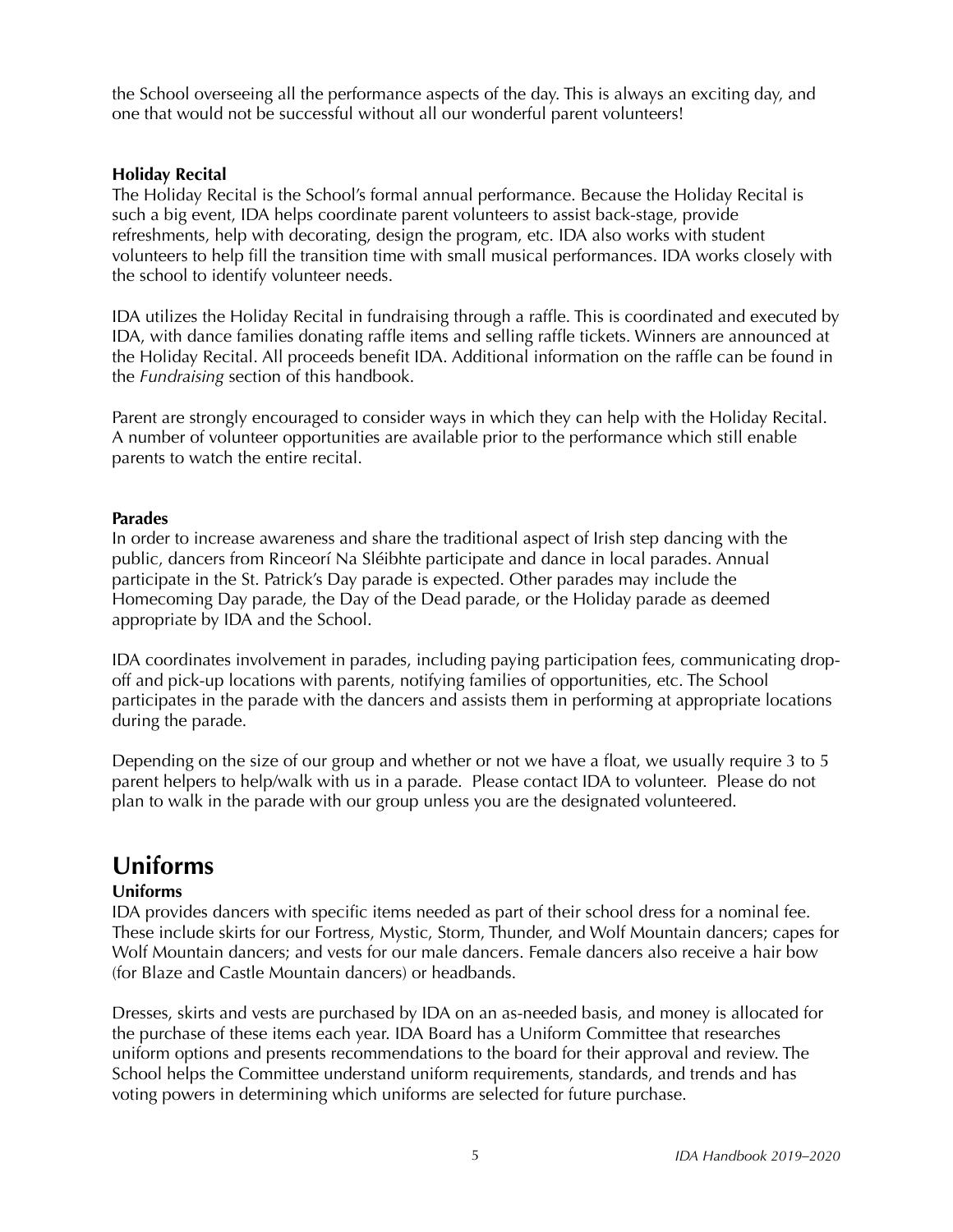Headbands and hair bows are made by parent volunteers. Please contact the Uniform Coordinator if you are interested in volunteering on the Uniform Committee or if you are willing to make these items.

The fact that the IDA rents school uniforms to the dancers instead of making each family purchase these items individual is fairly unique. Most Irish Dance schools require parents to purchase these items individually, either directly through the dressmaker, or as part of a uniform exchange (during which specific items in needed sizes may not be available). This can be very costly to families as Irish Dance skirts range from \$125 - \$300, and dresses generally cost around \$600.

Additional information on uniforms can be found in the *Uniform Handbook* and the *Uniform FAQ Sheet.* 

#### <span id="page-5-0"></span>**Group Orders**

In an effort to help families purchase non-IDA issued items required as part of the school uniform, IDA places a group order on behalf of individual dancers, which allows everyone to utilize teacher and/or group discounts and share shipping costs. Parents may order needed items using the online *MID Group Order Form*. Information on group order deadlines and a link to the on-line order form is sent to families via email.

This is service provided on a volunteer basis by the IDA as a benefit to all our dancers.

#### <span id="page-5-1"></span>**Uniform Exchange**

IDA also hosts an annual Uniform Exchange as a service to our dance families. This swap-meet style event allows families to sell non-IDA issued uniform items or MID Gear their dancers have out grown, and purchase used items at a lower cost. Information about the Uniform Exchange is sent out via email prior to the event. This generally takes place before the Group Order deadline.

## <span id="page-5-2"></span>**Fundraising Efforts**

## <span id="page-5-3"></span>**Coffee & Candy Fall Fundraiser: "Reeling" in Funds for Missoula Irish Dance**

The Coffee and Candy fundraiser pairs two Montana companies, Florence Coffee Company and Martinson's Ranch Chocolates into one fundraising effort. During the fundraiser, dancers are asked to sell at least 5 products or make a donation of \$30 or more. Half of all proceeds are donated to IDA. This has historically been a very successful fundraising effort for the school, with approximately \$2700 made last year alone.

Additionally, each student receives a voucher for 10% of their proceeds. This voucher can be used to defray the cost of uniform rentals or tuition.

#### <span id="page-5-4"></span>**Holiday Recital Raffle**

As mentioned, IDA utilizes the Holiday Recital as a fundraising tool. Rather than hosting a silent auction as in years past, IDA now sponsors a raffle. The raffle generally generates around \$1500 in proceeds.

Volunteers are needed to help coordinated the Raffle and collect and assemble raffle items/baskets. IDA also invites each family to donate an item to one of three raffle baskets. Raffle tickets are sold at Fundraising Performances prior to the Holiday Recital, and at the recital itself. Winners are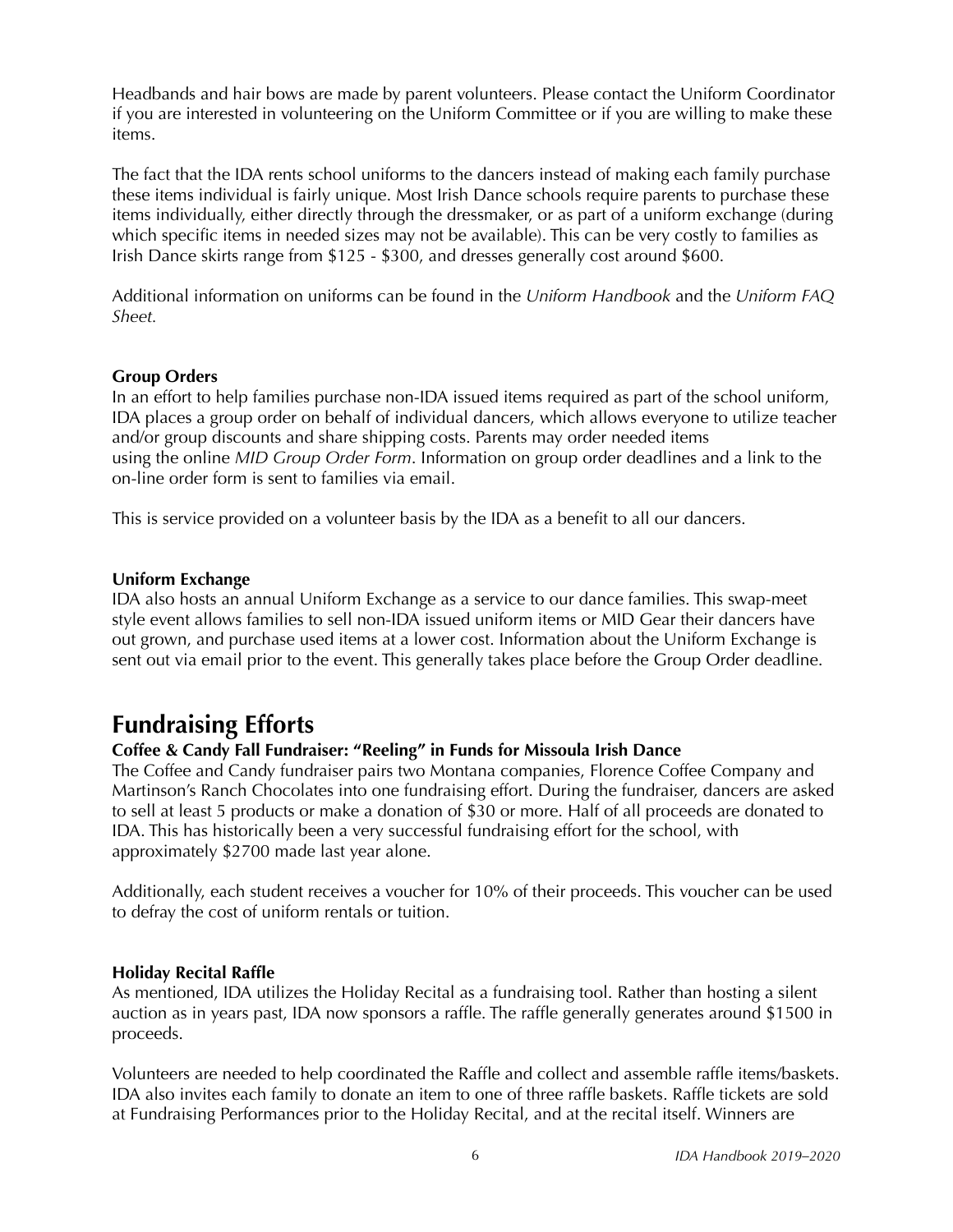announced at the Recital, but need not be present to win. Raffle baskets, and item requests, are as follows:

- *Irish Basket* wish list: Irish trinkets, Irish food & drink, Irish Dance related items, trip to Ireland, etc.
- *Missoula Favorites Basket* wish list: Gift cards or tickets to favorite Missoula restaurants, venues, & activities; Missoula and/or Montana apparel, Griz related items, etc.
- *Family Fun Basket* wish list: games, movie tickets and/or DVDs, snacks, toys, sporting goods, family events, etc.
- Overnight stay at Fairmont Hot springs

We encourage everyone to sell raffle tickets to friends and family prior to the recital. All proceeds benefit IDA.

#### <span id="page-6-0"></span>**Fundraising Performances**

IDA hosts a variety of fundraiser events, including but not limited to events at local pubs, pint nights at area breweries, and Farmer's Market performances. Fundraising Performances are generally more informal than recitals or festival performances, and are fun opportunity for students to showcase their dance skills individually or in smaller groups. It is also an occasion for students to suggest their own music, dance with siblings, or choreograph their own dance.

The success of the fundraising performances vary depending on the nature of the venue/event. During St. Patrick's Day, our fundraising performances generated over \$500 in tips.

Please contact a member of the IDA Board with suggestions for Fundraising Performances. Parents are invited to help schedule these events directly with the venues after consulting with the Board.

#### <span id="page-6-1"></span>**MID Gear**

T-shirts, sweatshirts, hats, bags and other items with the Rinceorí Na Sléibhte logo are available for purchase periodically throughout the year through IDA as a fundraising effort. IDA uses the proceeds from the purchases to help fund workshops, uniforms, and cultural events as described in our mission statement.

Dancers are not required to have "MID-Gear." Many dancers and parents choose to purchase these items because they are fun, stylish, and promote school spirit, but they are optional purchases.

## <span id="page-6-2"></span>**Sponsorships**

IDAs workshops, cultural events, and uniforms are all supported and sustained through the following corporate sponsors. These companies/individuals have expressed their commitment to the culture and community of Irish Dance, and especially to our dancers, through their generous donations. Please support the corporate sponsors in thanks.

- Northern Rockies Orthopaedic: Dr. Justin Jacobson
- Felton Dental Care
- Point Six Engineering

IDA welcomes additional sponsorships on a corporate or private individual basis.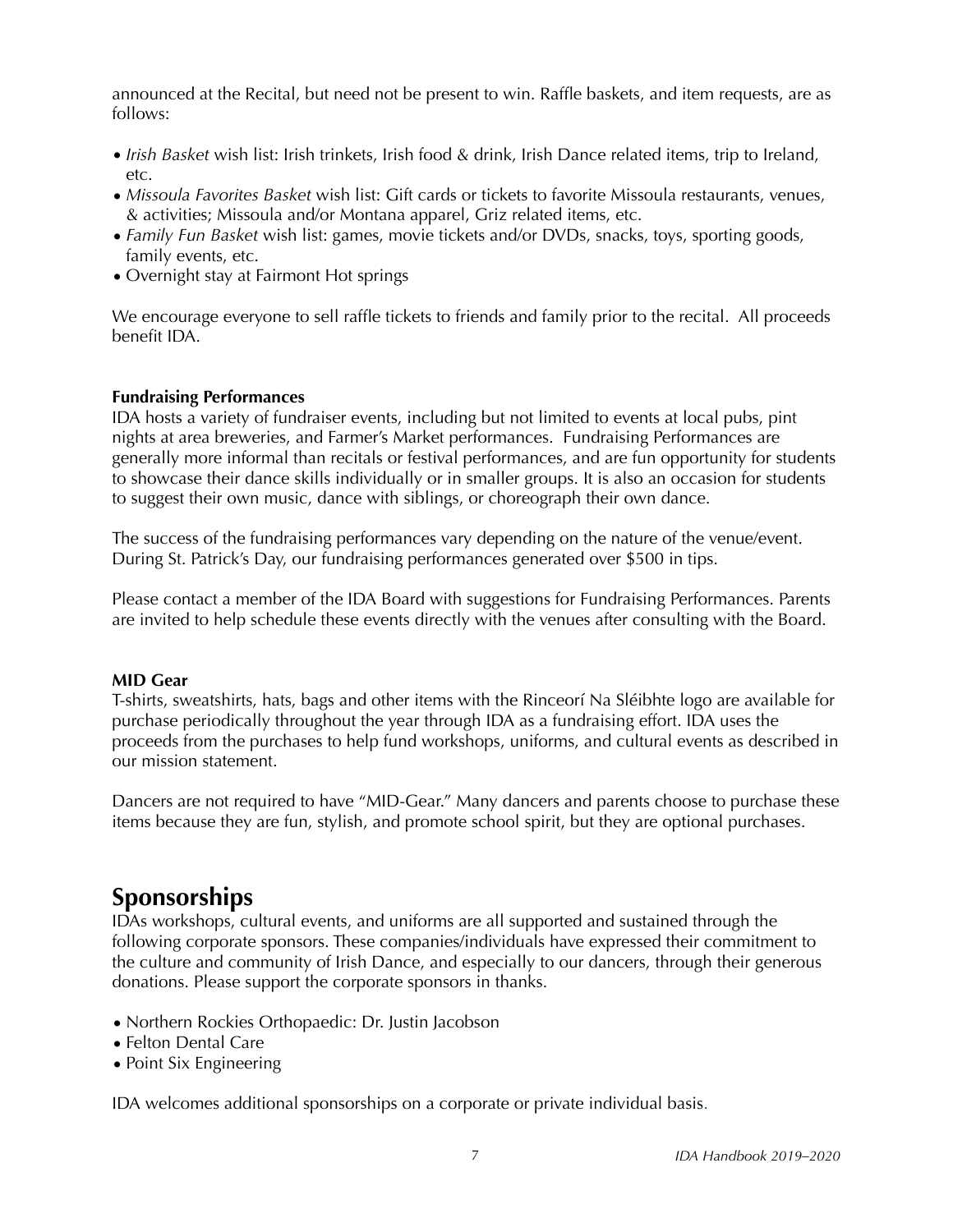## <span id="page-7-0"></span>**Parent Involvement/Volunteer Opportunities**

## <span id="page-7-1"></span>**Volunteer Opportunities**

Parent volunteers are needed to assist with all of the activities and events sponsored by IDA. Most of the volunteer positions require a very minimal amount of time. Please thoughtfully consider your skills, talents, and availability when identifying one of the volunteer opportunities. We have such a capable and talented parent pool! Most volunteer positions require a very little time.

Additional information and sign-ups for the following positions are available at [https://](https://www.signupgenius.com/go/30E0C4DA5AB2EA7FB6-irish) [www.signupgenius.com/go/30E0C4DA5AB2EA7FB6-irish](https://www.signupgenius.com/go/30E0C4DA5AB2EA7FB6-irish). Volunteering is not limited to these positions, however. Please contact IDA with suggestions on how you can help with any of the following:

## *Board:*

- Officer Positions
- Active Board Member

#### *Fundraisers:*

- Coffee & Candy Committee (assist with the IDA Coffee & Candy Fundraiser)
- Raffle Committee (assist with collecting raffle donations, displaying baskets, and/or selling tickets)

#### *General:*

- Volunteer Coordinator (organize volunteer efforts)
- Annual Audit Committee (conduct annual IDA audit)
- Newsletter (compile and send out monthly newsletter)
- Pubs/Breweries/Cultural Events Coordinator (organize and book events)
- Rehearsal Space Coordinator (secure rehearsal spaces for IDA activities)
- Technology Committee (assist with setting up IDA website and web-based activities)

## *Holiday Recital:*

- Holiday Recital Coordinator (coordinate with all Holiday Recital committees to arrange and communicate all aspects of Holiday Recital)
- Photography Coordinator (secure photographer for Holiday Recital, work with Holiday Recital Coordinator to arrange time and share photographer fees with parents)
- Decorations Committee (decorate stage for Holiday Recital)
- Recital Programs (create Holiday Recital program)
- Refreshment Committee (work with Holiday Recital Coordinator to ask parents to bring plate of cookies, set-up & man the refreshments table)

## *Parades:*

- Parade Registrations (work with various parades to secure spot)
- Parade Parents (walk with dancers during the parade)

## *Performances (Any):*

- Backstage Parent Helper (assist teachers back-stage prior to performances)
- Music Support (control music during performances)
- A/V and Lighting Specialist (help with lighting and any AV issues)
- Emcee (introduce School, thank sponsors, etc. during performances)

## *St. Patrick's Day:*